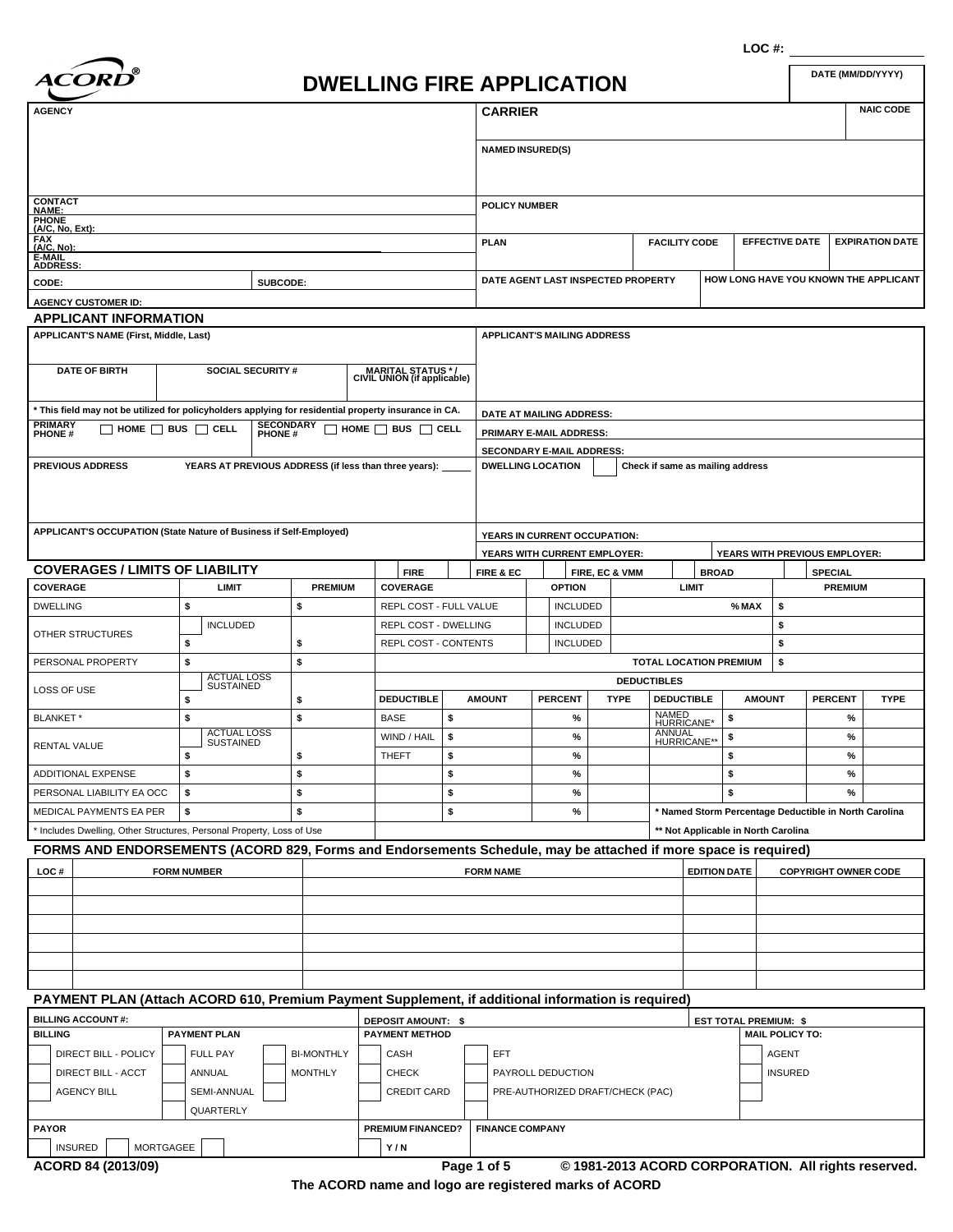**AGENCY CUSTOMER ID:**

| <b>RATING / UNDERWRITING</b>             |                 |                           |                  |                                    |                        |                                    |                                                 | LOC #:        |                     |                           |                                       |                 |                             |                           |              |                           |                          |
|------------------------------------------|-----------------|---------------------------|------------------|------------------------------------|------------------------|------------------------------------|-------------------------------------------------|---------------|---------------------|---------------------------|---------------------------------------|-----------------|-----------------------------|---------------------------|--------------|---------------------------|--------------------------|
| <b>CONSTRUCTION TYPE</b>                 | %               |                           |                  | <b>COURSE OF CONSTRUCTION</b>      |                        | <b>HOUSEKEEPING CONDITION</b>      |                                                 |               |                     |                           | PROTECTION DEVICE TYPE                |                 | <b>DISTANCE TO</b>          |                           |              |                           |                          |
| MASONRY VENEER                           |                 |                           |                  | <b>BUILDERS RISK</b>               |                        | <b>EXCELLENT</b>                   | AVERAGE                                         | <b>SYSTEM</b> |                     | SMOKE                     | <b>TEMP</b>                           | <b>BURG</b>     |                             | <b>FIRE HYDRANT</b>       |              | <b>FIRE STATION</b>       |                          |
| <b>FRAME</b>                             |                 |                           |                  | <b>RENOVATION</b>                  |                        | GOOD                               | <b>BELOW AVG</b>                                | CENTRAL       |                     |                           |                                       |                 |                             | <b>FT</b>                 |              |                           | MI                       |
| <b>MASONRY</b>                           |                 |                           |                  | <b>RECONSTRUCTION</b>              |                        | PLUMBING CONDITION                 |                                                 | <b>DIRECT</b> |                     |                           |                                       |                 |                             | # FIRE DIVISIONS          |              |                           | # UNITS FIRE DIV         |
|                                          |                 |                           | <b>OCCUPANCY</b> |                                    |                        | <b>EXCELLENT</b>                   | AVERAGE                                         | <b>LOCAL</b>  |                     |                           |                                       |                 |                             |                           |              |                           |                          |
| <b>SIDING</b>                            | %               |                           | <b>OWNER</b>     |                                    |                        | GOOD                               | <b>BELOW AVG</b>                                |               | <b>DOOR LOCK</b>    |                           | <b>SPRINKLER</b>                      |                 |                             | <b>TERRITORY</b>          |              |                           | <b>PERS LIAB TERR</b>    |
| ALUMINUM SIDING                          |                 |                           | <b>TENANT</b>    |                                    |                        | ANY KNOWN LEAKS? (Y/N)             |                                                 |               |                     | <b>DEADBOLT</b>           | <b>PARTIAL</b>                        |                 |                             |                           |              |                           |                          |
| <b>STUCCO</b>                            |                 |                           |                  | <b>UNOCCUPIED</b>                  |                        | <b>ROOF CONDITION</b>              |                                                 |               | <b>SPRING</b>       |                           | <b>FULL</b>                           |                 |                             | <b>PROT CLASS</b>         |              |                           | <b>FIRE EXTINGUISHER</b> |
| <b>VINYL SIDING / PLASTIC</b>            |                 |                           | <b>VACANT</b>    |                                    |                        | <b>EXCELLENT</b>                   | AVERAGE                                         |               |                     |                           |                                       |                 |                             |                           |              |                           | Y/N                      |
| CEDAR, WOOD,<br>SHINGLE                  |                 |                           |                  |                                    |                        | GOOD                               | <b>BELOW AVG</b>                                |               |                     | <b>FIRE DISTRICT NAME</b> |                                       |                 |                             |                           |              | <b>FIRE DIST CODE</b>     |                          |
| EIFSCB (on cinder block)                 |                 |                           |                  | <b>RESIDENCE TYPE</b>              |                        | <b>ROOF MATERIAL</b>               |                                                 |               |                     |                           |                                       |                 |                             |                           |              |                           |                          |
| EIFSS (on studs)                         |                 |                           | <b>DWELLING</b>  |                                    |                        |                                    |                                                 |               | <b>PRIMARY HEAT</b> |                           |                                       | <b>NONE</b>     |                             | <b>SECONDARY HEAT</b>     |              |                           | <b>NONE</b>              |
|                                          |                 |                           | APARTMENT        |                                    |                        | <b>DISTANCE TO TIDAL WATER</b>     |                                                 |               |                     |                           |                                       |                 |                             |                           |              |                           |                          |
| YEAR EIFS INSTALLED:                     |                 |                           |                  | <b>CONDOMINIUM</b>                 |                        |                                    | $\Box$ Miles $\Box$ Feet                        |               |                     |                           | DATE HEATING SYSTEM LAST SERVICED:    |                 |                             |                           |              |                           |                          |
| <b>USAGE TYPE</b>                        |                 |                           |                  | <b>TOWNHOUSE</b>                   |                        | <b>PURCHASE PRICE</b>              | <b>PURCHASE DATE</b>                            | <b>WIRING</b> |                     |                           |                                       |                 |                             |                           |              | <b>ELECTRICAL SYSTEMS</b> |                          |
| <b>PRIMARY</b>                           | SEASONAL        |                           | <b>ROWHOUSE</b>  |                                    | \$                     |                                    |                                                 |               | <b>COPPER</b>       |                           | <b>LAST INSPECTED DATE</b>            |                 |                             |                           |              | <b>CIRCUIT BREAKERS</b>   |                          |
| <b>SECONDARY</b>                         | <b>FARM</b>     |                           | CO-OP            |                                    | <b>SECURITY</b>        |                                    |                                                 |               | ALUMINUM            |                           |                                       |                 |                             |                           | <b>FUSES</b> |                           |                          |
|                                          |                 |                           |                  |                                    |                        | <b>VISIBLE FROM</b><br><b>ROAD</b> | <b>VISIBLE TO</b><br><b>NEIGHBORS</b>           |               |                     | <b>KNOB &amp; TUBE</b>    |                                       |                 |                             |                           |              | <b>NUMBER OF AMPS</b>     |                          |
|                                          |                 |                           |                  |                                    |                        | <b>OCCUPIED DAILY</b>              |                                                 |               |                     |                           |                                       |                 |                             |                           |              |                           |                          |
| YEAR BUILT                               | # ROOMS         |                           |                  | # FAMILIES                         | <b>RATING CREDITS</b>  |                                    | <b>DWELLING LOCATION</b>                        |               |                     | <b>RATING</b>             |                                       |                 | <b>RENOVATIONS</b>          |                           | PART         | <b>COMP</b>               | <b>YEAR</b>              |
|                                          |                 |                           |                  |                                    | NON-SMOKER             |                                    | IN CITY LIMITS                                  |               |                     | <b>CLASS</b>              | <b>SPECIFIC</b>                       |                 | <b>WIRING</b>               |                           |              |                           |                          |
| <b>MARKET VALUE</b>                      | # APARTMENTS    |                           |                  | # HOUSEHOLD<br>RESIDENTS           | <b>MANNED SECURITY</b> |                                    | IN FIRE DISTRICT                                |               |                     | <b>FOUNDATION</b>         | <b>NONE</b>                           |                 | <b>PLUMBING</b>             |                           |              |                           |                          |
| \$                                       |                 |                           |                  |                                    |                        | <b>LIGHTNING PROTECTION</b>        | IN PROT SUBURB                                  |               |                     | <b>OPEN</b>               |                                       |                 | <b>HEATING</b>              |                           |              |                           |                          |
| <b>REPLACEMENT COST</b>                  |                 | # WEEKS RENTED            | <b>TAX CODE</b>  |                                    |                        | OFF PREMISE THEFT EXCL             |                                                 |               |                     | <b>CLOSED</b>             |                                       |                 | <b>ROOFING</b>              |                           |              |                           |                          |
| \$                                       |                 |                           |                  |                                    |                        |                                    | <b>FUEL STORAGE TANK LOCATION</b>               |               |                     |                           | <b>NONE</b>                           |                 |                             | <b>EXTERIOR PAINT</b>     |              |                           |                          |
| <b>TOTAL LIVING AREA</b>                 |                 | <b>BLDG CODE GRADE</b>    |                  |                                    |                        |                                    |                                                 |               |                     |                           | INDOORS ABOVE GROUND MASONRY FLOOR    |                 | <b>WIND CLASS</b>           |                           |              |                           |                          |
| SQ FT                                    |                 |                           |                  |                                    | <b>SWIMMING POOL</b>   | <b>NONE</b>                        |                                                 |               |                     |                           | INDOORS ABOVE GROUND NO MASONRY FLOOR |                 |                             | <b>RESISTIVE</b>          |              |                           | SEMI-RESISTIVE           |
| <b>BASEMENT AREA</b>                     |                 | INSPECTED (Y/N):          |                  |                                    | ABOVE GROUND           |                                    | OUTDOORS ABOVE GROUND                           |               |                     |                           |                                       |                 |                             |                           |              |                           |                          |
| SQ FT                                    |                 |                           |                  | FIREPLACES (Enter # or 0 for none) | IN GROUND              |                                    | OUTDOORS BELOW GROUND                           |               |                     |                           |                                       |                 | <b>WINDSTORM</b>            |                           |              |                           |                          |
| <b>GARAGE AREA</b>                       | <b>CHIMNEYS</b> |                           |                  |                                    | <b>APPROVED FENCE</b>  |                                    |                                                 |               |                     |                           |                                       |                 |                             | <b>STORM SHUTTERS</b>     |              |                           |                          |
| SQ FT                                    | <b>HEARTHS</b>  |                           |                  |                                    | <b>DIVING BOARD</b>    |                                    | FUEL LINE LOCATION                              |               |                     |                           |                                       |                 | A                           |                           | B            |                           |                          |
| <b>BREEZEWAY AREA</b>                    | PRE-FAB         |                           |                  |                                    | <b>SLIDE</b>           |                                    | <b>UNDER GROUND</b>                             |               |                     |                           |                                       |                 |                             |                           |              |                           |                          |
|                                          |                 | SQ FT   WOOD STOVE INSERT |                  |                                    |                        |                                    | THROUGH FOUNDATION                              |               |                     |                           |                                       |                 |                             | HURRICANE RESISTIVE GLASS |              |                           |                          |
| <b>OPTIONAL COVERAGES - ENDORSEMENTS</b> |                 |                           |                  |                                    |                        |                                    |                                                 |               |                     |                           |                                       |                 |                             |                           |              |                           |                          |
| <b>COVERAGE TYPE</b>                     |                 |                           |                  | <b>COVERAGE INFORMATION</b>        |                        | <b>PREMIUM</b>                     | <b>COVERAGE TYPE</b>                            |               |                     |                           |                                       |                 | <b>COVERAGE INFORMATION</b> |                           |              |                           | <b>PREMIUM</b>           |
| <b>BUILDERS RISK</b><br>THEFT BLDG       |                 |                           |                  |                                    | $LIMIT$ \$             |                                    | <b>FIRE DEPARTMENT</b><br><b>SERVICE CHARGE</b> |               |                     | INCLUDED                  |                                       |                 |                             |                           |              | \$                        |                          |
| MATERIALS<br><b>COLLAPSE DUE TO</b>      | <b>INCLUDED</b> |                           |                  |                                    |                        |                                    | <b>INFLATION GUARD</b>                          |               |                     |                           | %                                     | <b>INCREASE</b> |                             |                           |              | \$                        |                          |
| <b>HYDRO-STATIC</b>                      |                 |                           |                  | \$                                 | $LIMIT$ $\sqrt{5}$     |                                    | LOSS ASSESSMENT                                 |               | \$                  |                           | LIMIT                                 |                 |                             |                           |              | \$                        |                          |
| PRESSURE                                 | <b>INCLUDED</b> |                           |                  |                                    |                        |                                    |                                                 |               | \$                  |                           | LIMIT                                 |                 | <b>CONST MATERIAL:</b>      |                           |              |                           |                          |
| <b>BUILDING ORD OR</b><br>LAW COVERAGE   | \$              |                           | AGG              | \$                                 | <b>INCR</b>            | \$                                 | MINE SUBSIDENCE                                 |               |                     | PROP DESC:                |                                       |                 |                             |                           |              | \$                        |                          |
|                                          | <b>INCLUDED</b> |                           |                  |                                    | % REBUILD              |                                    | UNIT-OWNERS                                     |               |                     |                           |                                       |                 |                             |                           |              |                           |                          |
| <b>DEBRIS REMOVAL</b>                    | <b>INCLUDED</b> |                           |                  | \$                                 | LIMIT                  | \$                                 | <b>ADDITIONS &amp;</b><br><b>ALTERATIONS</b>    |               |                     |                           |                                       | \$              |                             |                           | LIMIT        | -\$                       |                          |
|                                          |                 |                           | % DED            | TERR:                              |                        |                                    | SPECIAL COVERAGE                                |               |                     | <b>INCLUDED</b>           |                                       |                 |                             |                           |              |                           |                          |
| <b>EARTHQUAKE</b>                        | \$              |                           | DED              | <b>RETROFIT TYPE:</b>              |                        | \$                                 | WATER BACKUP OF<br><b>SEWERS &amp; DRAINS</b>   |               |                     | <b>INCLUDED</b>           |                                       | \$              |                             |                           | LIMIT        | \$                        |                          |
|                                          |                 |                           |                  | <b>MAS VENEER:</b>                 | %                      |                                    | <b>WINDSTORM EXCL</b>                           |               |                     |                           | YES (Not applicable in Arkansas)      |                 |                             |                           |              | \$                        |                          |
| <b>COVERAGE TYPE</b>                     | OPTS            | <b>LIMIT</b>              |                  | <b>APPL TO</b>                     | <b>DEDUCTIBLE</b>      | <b>PREMIUM</b>                     | <b>COVERAGE TYPE</b>                            |               |                     |                           | OPTS LIMIT                            |                 | <b>APPL TO</b>              | <b>DEDUCTIBLE</b>         |              |                           | <b>PREMIUM</b>           |
| CODE                                     |                 | \$                        |                  |                                    | \$                     |                                    | CODE                                            |               |                     |                           | \$                                    |                 |                             | \$                        |              |                           |                          |
| <b>DESCRIPTION</b>                       |                 | \$                        |                  |                                    | TYPE:                  | \$                                 | <b>DESCRIPTION</b>                              |               |                     |                           | \$                                    |                 |                             | TYPE:                     |              | \$                        |                          |
|                                          |                 | TERR:                     |                  |                                    | $Y/N$ :                |                                    |                                                 |               |                     |                           | TERR:                                 |                 |                             | $Y/N$ :                   |              |                           |                          |
| CODE                                     |                 | \$                        |                  |                                    | \$                     |                                    | <b>CODE</b>                                     |               |                     |                           | \$                                    |                 |                             | \$                        |              |                           |                          |
| <b>DESCRIPTION</b>                       |                 | \$                        |                  |                                    | TYPE:                  | \$                                 | <b>DESCRIPTION</b>                              |               |                     |                           | \$                                    |                 |                             | TYPE:                     |              | \$                        |                          |
|                                          |                 | TERR:                     |                  |                                    | $Y/N$ :                |                                    |                                                 |               |                     |                           | TERR:                                 |                 |                             | $Y/N$ :                   |              |                           |                          |
| CODE                                     |                 | \$                        |                  |                                    | \$                     |                                    | <b>CODE</b>                                     |               |                     |                           | \$                                    |                 |                             | \$                        |              |                           |                          |
| <b>DESCRIPTION</b>                       |                 | \$                        |                  |                                    | TYPE:                  | \$                                 | <b>DESCRIPTION</b>                              |               |                     |                           | \$                                    |                 |                             | TYPE:                     |              | \$                        |                          |
|                                          |                 | TERR:                     |                  |                                    | $Y/N$ :                |                                    |                                                 |               |                     |                           | TERR:                                 |                 |                             | $Y/N$ :                   |              |                           |                          |
| CODE                                     |                 | \$                        |                  |                                    | \$                     |                                    | CODE                                            |               |                     |                           | \$                                    |                 |                             | \$                        |              |                           |                          |
| <b>DESCRIPTION</b>                       |                 | \$                        |                  |                                    | TYPE:                  | \$                                 | <b>DESCRIPTION</b>                              |               |                     |                           | \$                                    |                 |                             | TYPE:                     |              | \$                        |                          |
|                                          |                 | TERR:                     |                  |                                    | $Y/N$ :                |                                    |                                                 |               |                     |                           | TERR:                                 |                 |                             | $Y/N$ :                   |              |                           |                          |
|                                          |                 |                           |                  |                                    |                        |                                    |                                                 |               |                     |                           |                                       |                 |                             |                           |              |                           |                          |

I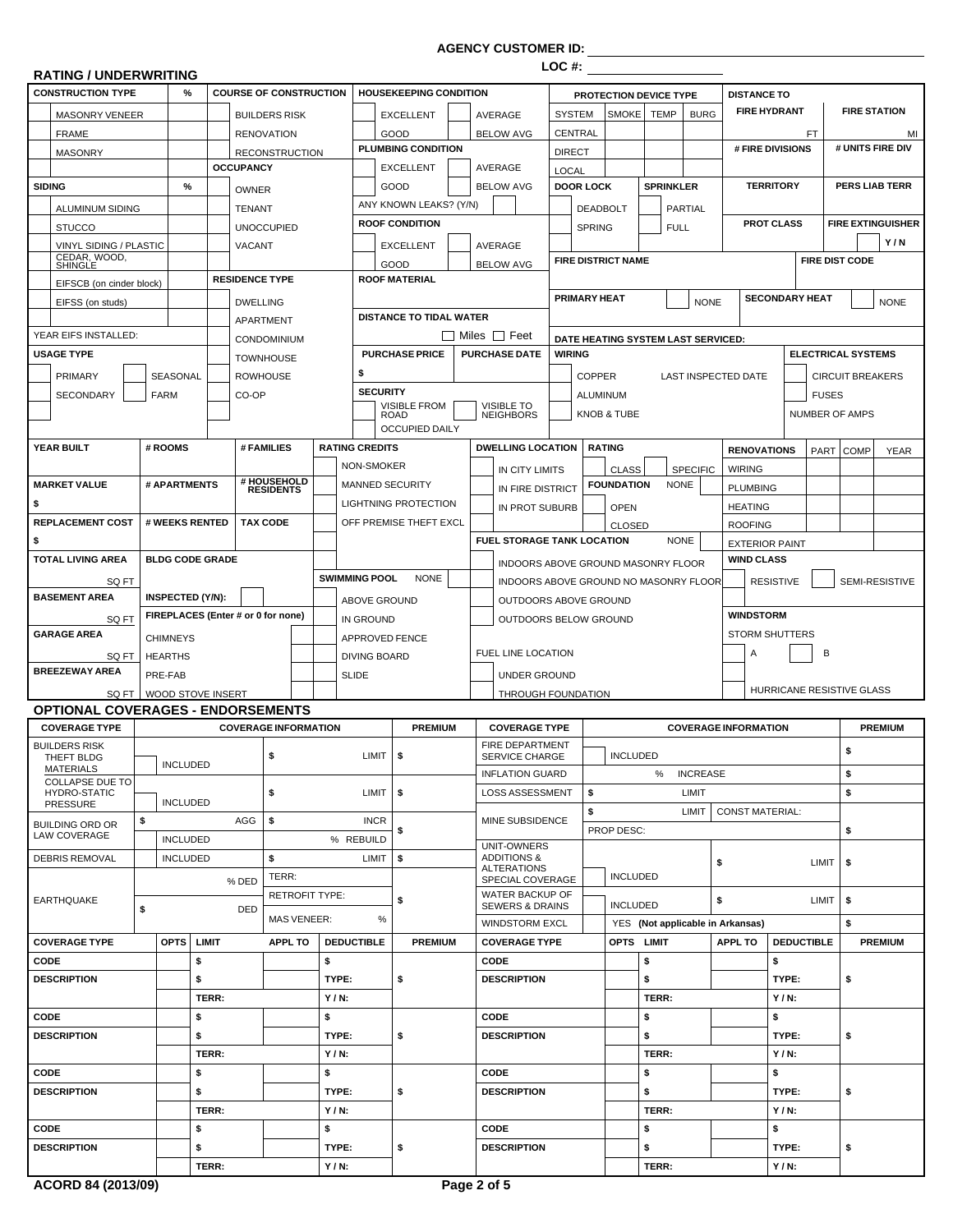#### **AGENCY CUSTOMER ID:**

**LOC #:**

#### **GENERAL INFORMATION**

|             | UEINERAL INFURINATIUN<br><b>EXPLAIN ALL "YES" RESPONSES UNLESS STATED OTHERWISE</b>                                                                                                                              |                      |                 |                        |                         |                             |             |                       |                                                                                                                                                                                                                                                          | Y/N |
|-------------|------------------------------------------------------------------------------------------------------------------------------------------------------------------------------------------------------------------|----------------------|-----------------|------------------------|-------------------------|-----------------------------|-------------|-----------------------|----------------------------------------------------------------------------------------------------------------------------------------------------------------------------------------------------------------------------------------------------------|-----|
|             | 1. ANY OTHER INSURANCE WITH THIS COMPANY? (List policy numbers)                                                                                                                                                  |                      |                 |                        |                         |                             |             |                       |                                                                                                                                                                                                                                                          |     |
|             | <b>LINE OF BUSINESS</b>                                                                                                                                                                                          | <b>POLICY NUMBER</b> |                 |                        | <b>LINE OF BUSINESS</b> |                             |             | <b>POLICY NUMBER</b>  |                                                                                                                                                                                                                                                          |     |
|             |                                                                                                                                                                                                                  |                      |                 |                        |                         |                             |             |                       |                                                                                                                                                                                                                                                          |     |
|             | 2. HAS ANY COVERAGE BEEN DECLINED, CANCELLED OR NON-RENEWED DURING THE LAST THREE (3) YEARS?<br>(Missouri Applicants - Do not answer this question)                                                              |                      |                 |                        |                         |                             |             |                       |                                                                                                                                                                                                                                                          |     |
|             | 3. HAS APPLICANT HAD A FORECLOSURE, REPOSSESSION, BANKRUPTCY OR FILED FOR BANKRUPTCY DURING THE PAST FIVE (5) YEARS?                                                                                             |                      |                 |                        |                         |                             |             |                       |                                                                                                                                                                                                                                                          |     |
|             | 4. HAS APPLICANT HAD A JUDGEMENT OR LIEN DURING THE PAST FIVE (5) YEARS?                                                                                                                                         |                      |                 |                        |                         |                             |             |                       |                                                                                                                                                                                                                                                          |     |
|             | 5. ANY OTHER RESIDENCE, NOT LISTED ON ANY APPLICATION, OWNED, OCCUPIED OR RENTED?                                                                                                                                |                      |                 |                        |                         |                             |             |                       |                                                                                                                                                                                                                                                          |     |
|             | 6. HAS INSURANCE BEEN TRANSFERRED WITHIN AGENCY?                                                                                                                                                                 |                      |                 |                        |                         |                             |             |                       |                                                                                                                                                                                                                                                          |     |
| $7^{\circ}$ | (In RI, failure to disclose the existence of an arson conviction is a misdemeanor punishable by a sentence of up to one (1) year of imprisonment.)                                                               |                      |                 |                        |                         |                             |             |                       | DURING THE LAST FIVE (5) YEARS [TEN (10) YEARS IN RHODE ISLAND], HAS ANY APPLICANT BEEN INDICTED FOR OR CONVICTED OF ANY DEGREE<br>OF THE CRIME OF FRAUD, BRIBERY, ARSON OR ANY OTHER ARSON-RELATED CRIME IN CONNECTION WITH THIS OR ANY OTHER PROPERTY? |     |
|             | <b>GENERAL INFORMATION - RESIDENTIAL</b>                                                                                                                                                                         |                      |                 |                        |                         |                             |             |                       |                                                                                                                                                                                                                                                          |     |
|             | EXPLAIN ALL "YES" RESPONSES UNLESS STATED OTHERWISE                                                                                                                                                              |                      |                 |                        |                         |                             |             |                       |                                                                                                                                                                                                                                                          | Y/N |
|             | 1. ANY BUSINESS CONDUCTED ON PREMISES?                                                                                                                                                                           |                      |                 | <b>FARMING</b>         |                         | <b>TELECOMMUTER</b>         |             |                       | DAY CARE # OF CHILDREN:                                                                                                                                                                                                                                  |     |
|             |                                                                                                                                                                                                                  |                      |                 | HOME OFFICE / BUSINESS |                         |                             |             |                       |                                                                                                                                                                                                                                                          |     |
|             | 3. ARE THERE ANY ANIMALS OR EXOTIC PETS KEPT ON PREMISES?                                                                                                                                                        |                      |                 |                        |                         |                             |             |                       |                                                                                                                                                                                                                                                          |     |
|             | <b>ANIMAL TYPE</b>                                                                                                                                                                                               | <b>BREED</b>         |                 | BITE HISTORY (Y/N)     |                         | <b>ANIMAL TYPE</b>          |             | <b>BREED</b>          | <b>BITE HISTORY (Y/N)</b>                                                                                                                                                                                                                                |     |
|             | 4. IS PROPERTY SITUATED ON MORE THAN ONE ACRE? # OF ACRES:                                                                                                                                                       |                      |                 |                        | <b>LAND USED FOR:</b>   |                             |             |                       |                                                                                                                                                                                                                                                          |     |
|             | 5. ANY UNCORRECTED FIRE OR BUILDING CODE VIOLATIONS?                                                                                                                                                             |                      |                 |                        |                         |                             |             |                       |                                                                                                                                                                                                                                                          |     |
|             | 6. IS THE DWELLING FOR SALE? (no explanation needed)                                                                                                                                                             |                      |                 |                        |                         |                             |             |                       |                                                                                                                                                                                                                                                          |     |
|             | 7. IS PROPERTY WITHIN 300 FEET OF A COMMERCIAL OR NON-RESIDENTIAL PROPERTY? (If "YES", describe in detail)                                                                                                       |                      |                 |                        |                         |                             |             |                       |                                                                                                                                                                                                                                                          |     |
|             | 8. IS THERE A TRAMPOLINE ON THE PREMISES?                                                                                                                                                                        |                      |                 |                        |                         |                             |             |                       |                                                                                                                                                                                                                                                          |     |
|             | a. IF "YES", IS THERE A SAFETY NET? (no explanation needed)                                                                                                                                                      |                      |                 |                        |                         |                             |             |                       |                                                                                                                                                                                                                                                          |     |
|             | 9. WAS THE STRUCTURE ORIGINALLY BUILT FOR OTHER THAN A PRIVATE RESIDENCE AND THEN CONVERTED?                                                                                                                     |                      |                 |                        |                         |                             |             |                       |                                                                                                                                                                                                                                                          |     |
|             | <b>ORIGINAL OCCUPANCY:</b>                                                                                                                                                                                       |                      |                 |                        |                         |                             |             |                       |                                                                                                                                                                                                                                                          |     |
|             | 10. ANY LEAD PAINT?                                                                                                                                                                                              |                      |                 |                        |                         |                             |             |                       |                                                                                                                                                                                                                                                          |     |
|             | 11. IF A FUEL TANK IS ON PREMISES, HAS OTHER INSURANCE BEEN OBTAINED FOR THE TANK?<br>(If "YES", provide the name of the insurance company, the applicable limit and the cleanup sublimit)<br>INSURANCE COMPANY: |                      |                 |                        |                         | LIMIT:                      |             |                       | CLEANUP/SUBLIMIT:                                                                                                                                                                                                                                        |     |
|             | 12. IS THE RESIDENCE IN A GATED COMMUNITY?                                                                                                                                                                       |                      |                 | NAME OF COMMUNITY:     |                         |                             |             |                       |                                                                                                                                                                                                                                                          |     |
|             | 13. IF BUILDING IS UNDER CONSTRUCTION, IS THE APPLICANT THE GENERAL CONTRACTOR?                                                                                                                                  |                      |                 |                        |                         |                             |             |                       |                                                                                                                                                                                                                                                          |     |
|             | <b>START DATE</b><br><b>COMP DATE</b>                                                                                                                                                                            | <b>EXT</b><br>INT    | <b>ADDITION</b> | <b>ADD LEVEL</b>       | <b>STRUC CHANGES</b>    | <b>MATERIALS UNATTACHED</b> |             | <b>OCC DURING REN</b> | <b>COST OF PROJECT</b>                                                                                                                                                                                                                                   |     |
|             |                                                                                                                                                                                                                  | %<br>%               | sq. ft.         | sq. ft.                | Y/N                     | <b>INCL</b>                 | <b>EXCL</b> |                       | \$<br>Y/N                                                                                                                                                                                                                                                |     |
|             | 14. IS THERE AN APPROVED CARBON MONOXIDE ALARM IN OPERATING CONDITION WITHIN THE MANDATED NUMBER OF FEET OF EVERY<br>ROOM USED FOR SLEEPING PURPOSES? (IL - 15 FT) (no explanation needed)                       |                      |                 |                        |                         |                             |             |                       |                                                                                                                                                                                                                                                          |     |
|             | 15. IS THE NAMED INSURED THE OWNER OF THE PROPERTY? (If "NO", provide the name of the owner)                                                                                                                     |                      |                 |                        |                         |                             |             |                       |                                                                                                                                                                                                                                                          |     |
|             | <b>OWNER'S NAME:</b>                                                                                                                                                                                             |                      |                 |                        |                         |                             |             |                       |                                                                                                                                                                                                                                                          |     |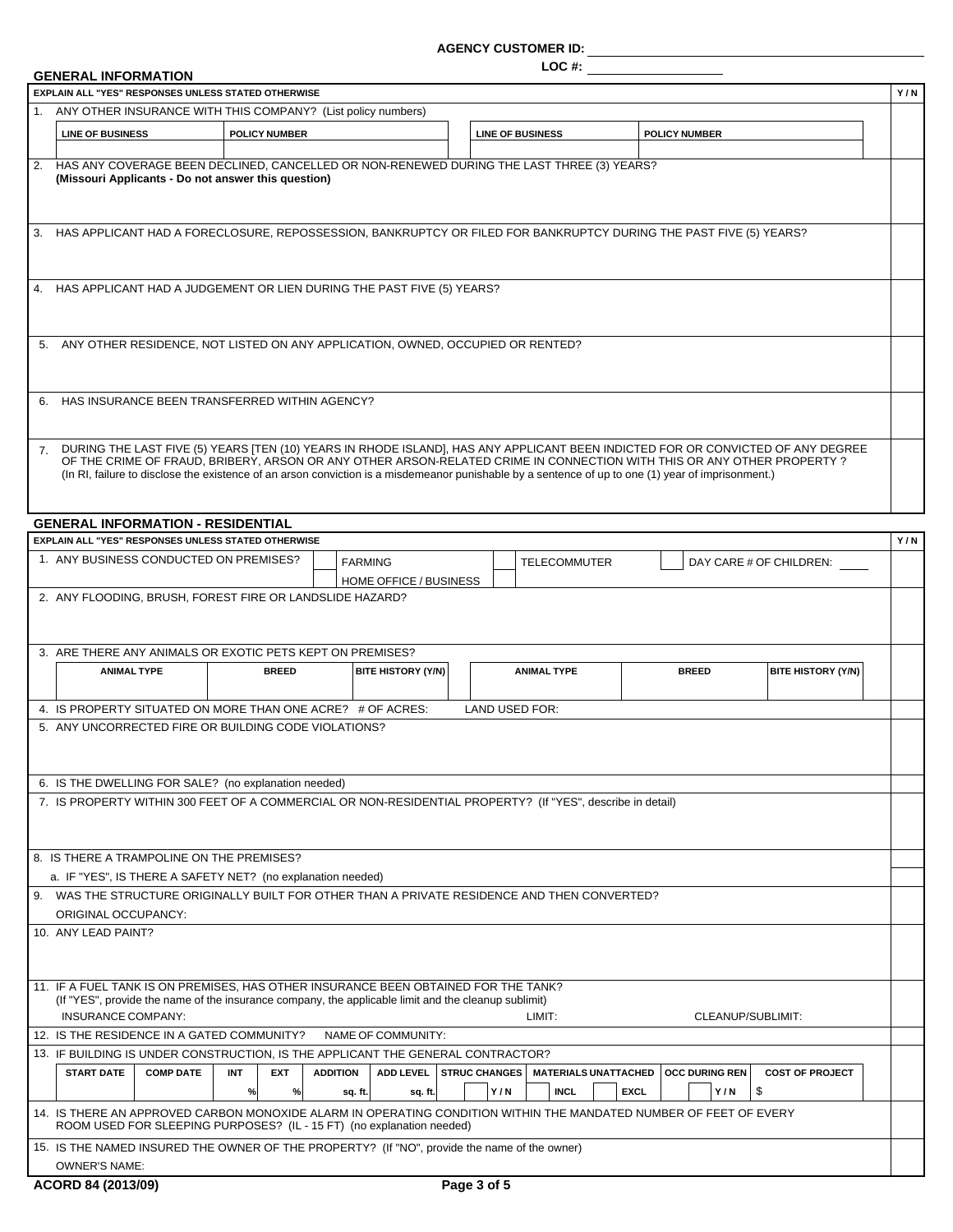#### **AGENCY CUSTOMER ID:**

| <b>PRIOR COVERAGE</b>                  |                                                 |                           | <b>NO PRIOR COVERAGE</b>                                                                                                                                                                                                                                                                                                                                                                                                                                                                                                                                                                                                                                                                                                                                                                                                                                                                                                                                                                                                                                                                                                                                                                                                                                                                                                                                                                                                                                                                                                                            |                    | LOC #:                              |                        |                                        |                                           |                      |
|----------------------------------------|-------------------------------------------------|---------------------------|-----------------------------------------------------------------------------------------------------------------------------------------------------------------------------------------------------------------------------------------------------------------------------------------------------------------------------------------------------------------------------------------------------------------------------------------------------------------------------------------------------------------------------------------------------------------------------------------------------------------------------------------------------------------------------------------------------------------------------------------------------------------------------------------------------------------------------------------------------------------------------------------------------------------------------------------------------------------------------------------------------------------------------------------------------------------------------------------------------------------------------------------------------------------------------------------------------------------------------------------------------------------------------------------------------------------------------------------------------------------------------------------------------------------------------------------------------------------------------------------------------------------------------------------------------|--------------------|-------------------------------------|------------------------|----------------------------------------|-------------------------------------------|----------------------|
| <b>PRIOR CARRIER</b>                   |                                                 |                           |                                                                                                                                                                                                                                                                                                                                                                                                                                                                                                                                                                                                                                                                                                                                                                                                                                                                                                                                                                                                                                                                                                                                                                                                                                                                                                                                                                                                                                                                                                                                                     |                    | PRIOR POLICY NUMBER                 |                        |                                        | <b>EXPIRATION DATE</b>                    |                      |
|                                        |                                                 |                           | ANY LOSSES, WHETHER OR NOT PAID BY INSURANCE, DURING THE<br>LOSS HISTORY LAST _________ YEARS, AT THIS OR AT ANY OTHER LOCATION?                                                                                                                                                                                                                                                                                                                                                                                                                                                                                                                                                                                                                                                                                                                                                                                                                                                                                                                                                                                                                                                                                                                                                                                                                                                                                                                                                                                                                    |                    | Y/N                                 | IF YES, INDICATE BELOW | <b>APPLICANT'S</b><br><b>INITIALS:</b> |                                           |                      |
| <b>LOSS DATE</b>                       | <b>LOSS TYPE</b>                                |                           | <b>DESCRIPTION OF LOSS</b>                                                                                                                                                                                                                                                                                                                                                                                                                                                                                                                                                                                                                                                                                                                                                                                                                                                                                                                                                                                                                                                                                                                                                                                                                                                                                                                                                                                                                                                                                                                          |                    |                                     | CAT#                   | <b>AMOUNT PAID</b>                     | <b>ENTERED BY</b><br>(A)GENT<br>(C)OMPANY | IN<br><b>DISPUTE</b> |
|                                        |                                                 |                           |                                                                                                                                                                                                                                                                                                                                                                                                                                                                                                                                                                                                                                                                                                                                                                                                                                                                                                                                                                                                                                                                                                                                                                                                                                                                                                                                                                                                                                                                                                                                                     |                    |                                     |                        | \$                                     |                                           | (Y/N)                |
|                                        |                                                 |                           |                                                                                                                                                                                                                                                                                                                                                                                                                                                                                                                                                                                                                                                                                                                                                                                                                                                                                                                                                                                                                                                                                                                                                                                                                                                                                                                                                                                                                                                                                                                                                     |                    |                                     |                        | \$                                     |                                           |                      |
|                                        |                                                 |                           | ADDITIONAL INTEREST (Attach ACORD 45, Additional Interest Schedule, if more space is required)                                                                                                                                                                                                                                                                                                                                                                                                                                                                                                                                                                                                                                                                                                                                                                                                                                                                                                                                                                                                                                                                                                                                                                                                                                                                                                                                                                                                                                                      |                    |                                     |                        | \$                                     |                                           |                      |
| <b>INTEREST</b>                        |                                                 | NAME AND ADDRESS RANK:    | <b>EVIDENCE:</b>                                                                                                                                                                                                                                                                                                                                                                                                                                                                                                                                                                                                                                                                                                                                                                                                                                                                                                                                                                                                                                                                                                                                                                                                                                                                                                                                                                                                                                                                                                                                    | <b>CERTIFICATE</b> | <b>SEND BILL</b>                    |                        |                                        |                                           |                      |
| <b>ADDITIONAL INSURED</b>              |                                                 |                           |                                                                                                                                                                                                                                                                                                                                                                                                                                                                                                                                                                                                                                                                                                                                                                                                                                                                                                                                                                                                                                                                                                                                                                                                                                                                                                                                                                                                                                                                                                                                                     |                    |                                     |                        |                                        |                                           |                      |
| <b>LIENHOLDER</b><br><b>LOSS PAYEE</b> |                                                 |                           |                                                                                                                                                                                                                                                                                                                                                                                                                                                                                                                                                                                                                                                                                                                                                                                                                                                                                                                                                                                                                                                                                                                                                                                                                                                                                                                                                                                                                                                                                                                                                     |                    |                                     |                        |                                        |                                           |                      |
| <b>MORTGAGEE</b>                       |                                                 |                           |                                                                                                                                                                                                                                                                                                                                                                                                                                                                                                                                                                                                                                                                                                                                                                                                                                                                                                                                                                                                                                                                                                                                                                                                                                                                                                                                                                                                                                                                                                                                                     |                    |                                     |                        |                                        |                                           |                      |
| <b>TRUSTEE</b>                         |                                                 |                           |                                                                                                                                                                                                                                                                                                                                                                                                                                                                                                                                                                                                                                                                                                                                                                                                                                                                                                                                                                                                                                                                                                                                                                                                                                                                                                                                                                                                                                                                                                                                                     |                    |                                     |                        |                                        |                                           |                      |
|                                        |                                                 | <b>REFERENCE / LOAN#:</b> |                                                                                                                                                                                                                                                                                                                                                                                                                                                                                                                                                                                                                                                                                                                                                                                                                                                                                                                                                                                                                                                                                                                                                                                                                                                                                                                                                                                                                                                                                                                                                     |                    |                                     |                        |                                        |                                           |                      |
|                                        | <b>EARTHQUAKE APPLICATION</b>                   |                           | REMARKS / ATTACHMENTS (ACORD 101, Additional Remarks Schedule, may be attached if more space is required)<br>PERS UMBRELLA APPLICATION SECTION                                                                                                                                                                                                                                                                                                                                                                                                                                                                                                                                                                                                                                                                                                                                                                                                                                                                                                                                                                                                                                                                                                                                                                                                                                                                                                                                                                                                      |                    | RESIDENCE BASED BUSINESS SUPP       |                        |                                        | WINDSTORM LOSS MITIGATION                 |                      |
| FLOOD EXCLUSION NOTICE                 |                                                 |                           | <b>PHOTOGRAPH</b>                                                                                                                                                                                                                                                                                                                                                                                                                                                                                                                                                                                                                                                                                                                                                                                                                                                                                                                                                                                                                                                                                                                                                                                                                                                                                                                                                                                                                                                                                                                                   |                    | SOLID FUEL SUPPLEMENT               |                        |                                        |                                           |                      |
|                                        | LEAD FREE PAINT CERTIFICATION                   |                           | PROTECTION DEVICE CERTIFICATE                                                                                                                                                                                                                                                                                                                                                                                                                                                                                                                                                                                                                                                                                                                                                                                                                                                                                                                                                                                                                                                                                                                                                                                                                                                                                                                                                                                                                                                                                                                       |                    | STATE SUPPLEMENT(S) (If applicable) |                        |                                        |                                           |                      |
|                                        | PERSONAL INLAND MARINE SECTION                  |                           | REPLACEMENT COST ESTIMATE                                                                                                                                                                                                                                                                                                                                                                                                                                                                                                                                                                                                                                                                                                                                                                                                                                                                                                                                                                                                                                                                                                                                                                                                                                                                                                                                                                                                                                                                                                                           |                    | <b>WATERCRAFT SECTION</b>           |                        |                                        |                                           |                      |
|                                        | <b>BINDER / NOTICE OF INFORMATION PRACTICES</b> |                           |                                                                                                                                                                                                                                                                                                                                                                                                                                                                                                                                                                                                                                                                                                                                                                                                                                                                                                                                                                                                                                                                                                                                                                                                                                                                                                                                                                                                                                                                                                                                                     |                    |                                     |                        |                                        |                                           |                      |
|                                        | <b>INSURANCE BINDER</b>                         |                           | IF THE "BINDER" BOX TO THE LEFT IS COMPLETED, THE FOLLOWING CONDITIONS APPLY:                                                                                                                                                                                                                                                                                                                                                                                                                                                                                                                                                                                                                                                                                                                                                                                                                                                                                                                                                                                                                                                                                                                                                                                                                                                                                                                                                                                                                                                                       |                    |                                     |                        |                                        |                                           |                      |
| <b>EFFECTIVE DATE</b>                  | <b>EXPIRATION DATE</b>                          |                           | THIS COMPANY BINDS THE KIND(S) OF INSURANCE STIPULATED ON THIS APPLICATION. THIS<br>INSURANCE IS SUBJECT TO THE TERMS, CONDITIONS AND LIMITATIONS OF THE POLICY(IES) IN                                                                                                                                                                                                                                                                                                                                                                                                                                                                                                                                                                                                                                                                                                                                                                                                                                                                                                                                                                                                                                                                                                                                                                                                                                                                                                                                                                             |                    |                                     |                        |                                        |                                           |                      |
| <b>TIME</b>                            | 12:01 AM                                        |                           | CURRENT USE BY THE COMPANY.                                                                                                                                                                                                                                                                                                                                                                                                                                                                                                                                                                                                                                                                                                                                                                                                                                                                                                                                                                                                                                                                                                                                                                                                                                                                                                                                                                                                                                                                                                                         |                    |                                     |                        |                                        |                                           |                      |
| <b>COVERAGE IS NOT BOUND</b>           | <b>NOON</b>                                     |                           | THIS BINDER MAY BE CANCELLED BY THE INSURED BY SURRENDER OF THIS BINDER OR BY<br>WRITTEN NOTICE TO THE COMPANY STATING WHEN CANCELLATION WILL BE EFFECTIVE.                                                                                                                                                                                                                                                                                                                                                                                                                                                                                                                                                                                                                                                                                                                                                                                                                                                                                                                                                                                                                                                                                                                                                                                                                                                                                                                                                                                         |                    |                                     |                        |                                        |                                           |                      |
|                                        |                                                 |                           | THIS BINDER MAY BE CANCELLED BY THE COMPANY BY NOTICE TO THE INSURED IN ACCORDANCE WITH THE POLICY<br>CONDITIONS. THIS BINDER IS CANCELLED WHEN REPLACED BY A POLICY. IF THIS BINDER IS NOT REPLACED BY A POLICY,<br>THE COMPANY IS ENTITLED TO CHARGE A PREMIUM FOR THE BINDER ACCORDING TO THE RULES AND RATES IN USE BY THE<br>COMPANY. THE QUOTED PREMIUM IS SUBJECT TO VERIFICATION AND ADJUSTMENT, WHEN NECESSARY, BY THE COMPANY.<br>APPLICABLE IN ARIZONA: BINDERS ARE EFFECTIVE FOR NO MORE THAN 90 DAYS; APPLICABLE IN COLORADO: THE INSURER<br>HAS THIRTY (30) BUSINESS DAYS, COMMENCING FROM THE EFFECTIVE DATE OF COVERAGE, TO EVALUATE THE ISSUANCE OF<br>THE INSURANCE POLICY; APPLICABLE IN MARYLAND: THE INSURER HAS 45 BUSINESS DAYS, COMMENCING FROM THE<br>EFFECTIVE DATE OF COVERAGE, TO CONFIRM ELIGIBILITY FOR COVERAGE UNDER THE INSURANCE POLICY; APPLICABLE IN<br>MICHIGAN: THE POLICY MAY BE CANCELLED AT ANY TIME AT THE REQUEST OF THE INSURED. APPLICABLE IN OKLAHOMA: ALL<br>POLICIES SHALL EXPIRE AT 12:01 AM STANDARD TIME ON THE EXPIRATION DATE STATED IN THE POLICY.                                                                                                                                                                                                                                                                                                                                                                                                                                            |                    |                                     |                        |                                        |                                           |                      |
|                                        |                                                 |                           | PERSONAL INFORMATION ABOUT YOU, INCLUDING INFORMATION FROM A CREDIT OR OTHER INVESTIGATIVE REPORT, MAY BE<br>COLLECTED FROM PERSONS OTHER THAN YOU IN CONNECTION WITH THIS APPLICATION FOR INSURANCE AND SUBSEQUENT<br>AMENDMENTS AND RENEWALS. SUCH INFORMATION AS WELL AS OTHER PERSONAL AND PRIVILEGED INFORMATION<br>COLLECTED BY US OR OUR AGENTS MAY IN CERTAIN CIRCUMSTANCES BE DISCLOSED TO THIRD PARTIES WITHOUT YOUR<br>AUTHORIZATION. CREDIT SCORING INFORMATION MAY BE USED TO HELP DETERMINE EITHER YOUR ELIGIBILITY FOR<br>INSURANCE OR THE PREMIUM YOU WILL BE CHARGED. WE MAY USE A THIRD PARTY IN CONNECTION WITH THE<br>DEVELOPMENT OF YOUR SCORE. YOU MAY HAVE THE RIGHT TO REVIEW YOUR PERSONAL INFORMATION IN OUR FILES AND<br>REQUEST CORRECTION OF ANY INACCURACIES. YOU MAY ALSO HAVE THE RIGHT TO REQUEST IN WRITING THAT WE<br>CONSIDER EXTRAORDINARY LIFE CIRCUMSTANCES IN CONNECTION WITH THE DEVELOPMENT OF YOUR CREDIT SCORE.<br>THESE RIGHTS MAY BE LIMITED IN SOME STATES. PLEASE CONTACT YOUR AGENT OR BROKER TO LEARN HOW THESE<br>RIGHTS MAY APPLY IN YOUR STATE OR FOR INSTRUCTIONS ON HOW TO SUBMIT A REQUEST TO US FOR A MORE DETAILED<br>DESCRIPTION OF YOUR RIGHTS AND OUR PRACTICES REGARDING PERSONAL INFORMATION. (Not applicable in AZ, CA, DE, KS,<br>MA, MN, ND, NY, OR, VA or WV. Specific ACORD 38s are available for applicants in these states.)<br>Copy of the Notice of Information Practices (Privacy) has been given to the applicant. (Not required in all states, please contact your agent |                    |                                     |                        | (Applicant's Initials):                |                                           |                      |
|                                        | or broker for your state's requirements.)       |                           |                                                                                                                                                                                                                                                                                                                                                                                                                                                                                                                                                                                                                                                                                                                                                                                                                                                                                                                                                                                                                                                                                                                                                                                                                                                                                                                                                                                                                                                                                                                                                     |                    |                                     |                        |                                        |                                           |                      |

ł